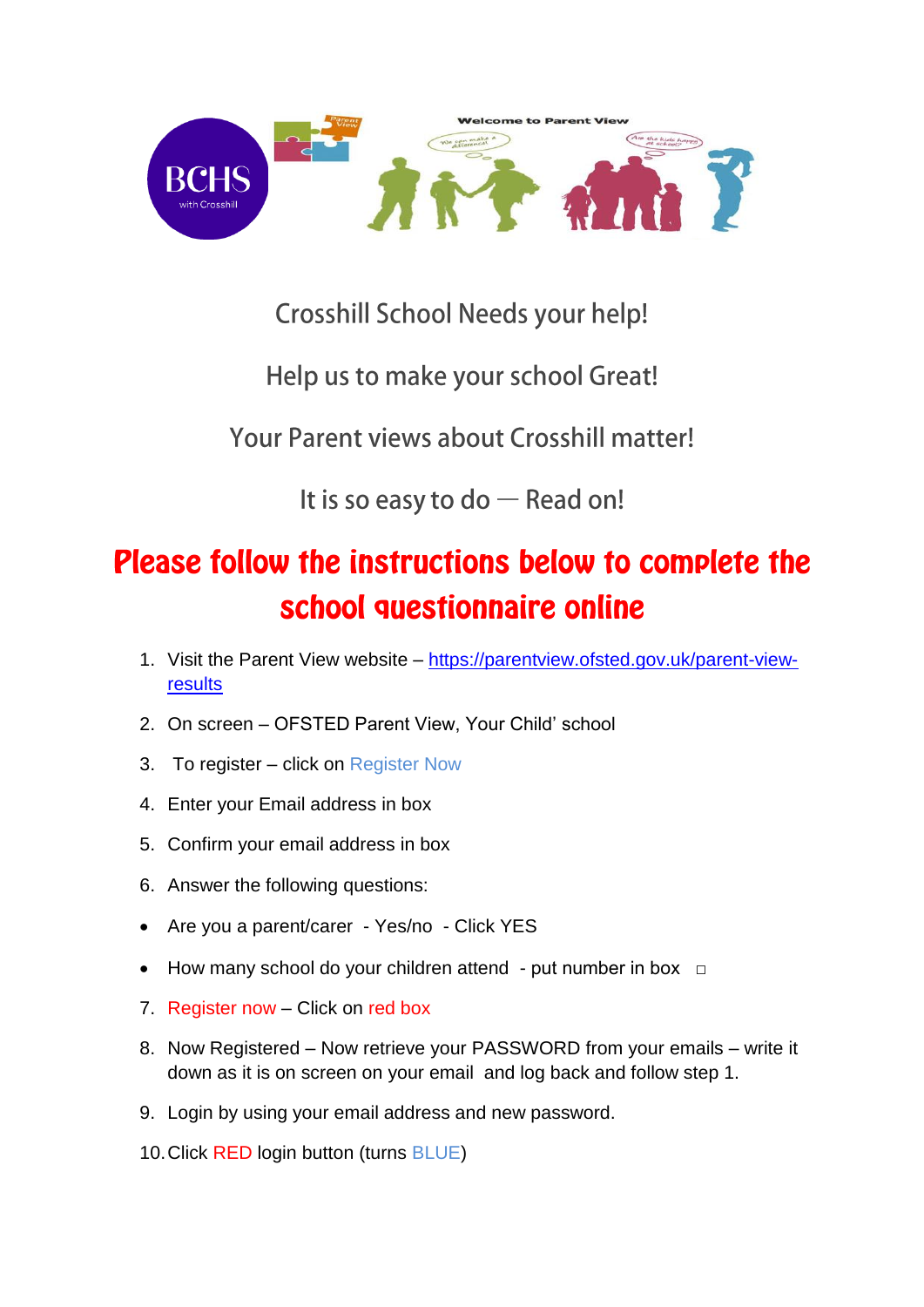11.Name of School: -Type in box

Crosshill Special School

#### 12.Address – Type in box

Haslingden Road, Blackburn, Lancashire, BB2 3HJ

- 13.Click Search
- 14.On screen Search School results –
- 15.Select Crosshill Special School
- 16.Click on Orange Jigsaw piece " Give you Views now"(on bottom left hand side of screen.) Jigsaw piece turns Red when curser over it.
- 17.Answer Questions 1 to 12.
- 18.At the end of the questions on screen FINISH, Thank you for completing the parent review survey.